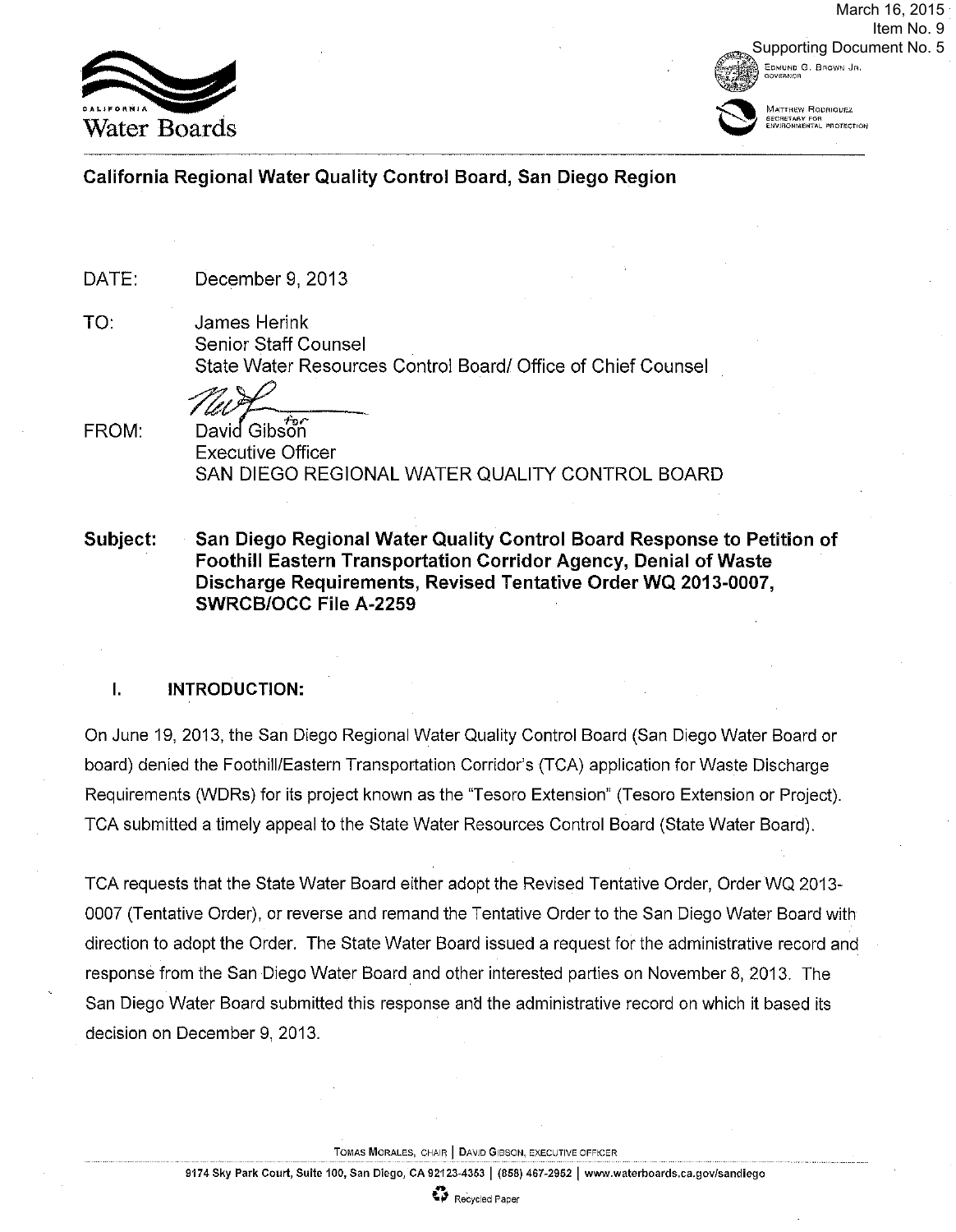# **II. SUMMARY OF RESPONSE:**

The San Diego Water Board requests that the State Water Board deny TCA's request for the State Water Board to adopt Order WQ 2013-0007, and its alternative request that the State Water Board require the San Diego Water Board to adopt the Tentative Order. Until the San Diego Water Board has an accurate and complete project description it cannot issue WDRs for the Project.

The San Diego Water Board did not adopt Order WQ 2013-0007 because it could not assess water quality impacts based on an indeterminate and shifting project description. Evidence in the record, including evidence and testimony presented at the March 13, 2013 and June 19, 2013 administrative hearings, suggests that TCA intends to build a different project than the Tesoro Extension Project described in Order WQ 2013-0007.

The San Diego Water Board determined that potential water quality impacts from a larger, more extensive project were not sufficiently evaluated for the board to approve the Tentative Order. Based on the evidence in the record, the board, among other things, could not determine whether the larger project would include necessary mitigation measures, satisfy anti-degradation prohibitions, or result in a loss of beneficial uses in affected waters. Obtaining a permit that authorizes the discharge of waste into waters of the state is a privilege, not a right, and the San Diego Water Board properly exercised its discretion when it determined it could not approve the Tentative Order until it had an adequate project description.

# **Ill. BACKGROUND OF DENIAL OF TENTATIVE ORDER** 2013-0007

TCA is a joint powers transportation authority comprised of local agencies in Orange County. TCA's primary purpose is to build toll roads. It has completed several projects in the region, and has planned for future toll road projects. One major project it has sought to build is a toll road extension that would add approximately 16 miles of toll road to the current terminus of State Route 241 (SR 241) in southern Orange County and extend the road south and parallel to Interstate-S before merging with Interstate-S near the Orange County-San Diego County line. (Vol.:4 lndex:4,S.)

TCA requested a Clean Water Act section 401 Water Quality Certification (401 Certification) for the toll road project from the San Diego Water Board in 2006. (Voi.:S lndex:8.) In its denial of the application in 2008, the Regional Board Executive Officer denied the Certification without prejudice citing concerns

**TOMAS MORALES, CHAIR | DAVID GIBSON, EXECUTIVE OFFICER** 

**2375 Northside Drive, Suite 100, San Diego, CA 92108 I (619) 516-1990 I www.waterboards.ca.gov/sandiego** 

**A 92108 | (619) 5<br>** $\bullet$  **Recycled Paper**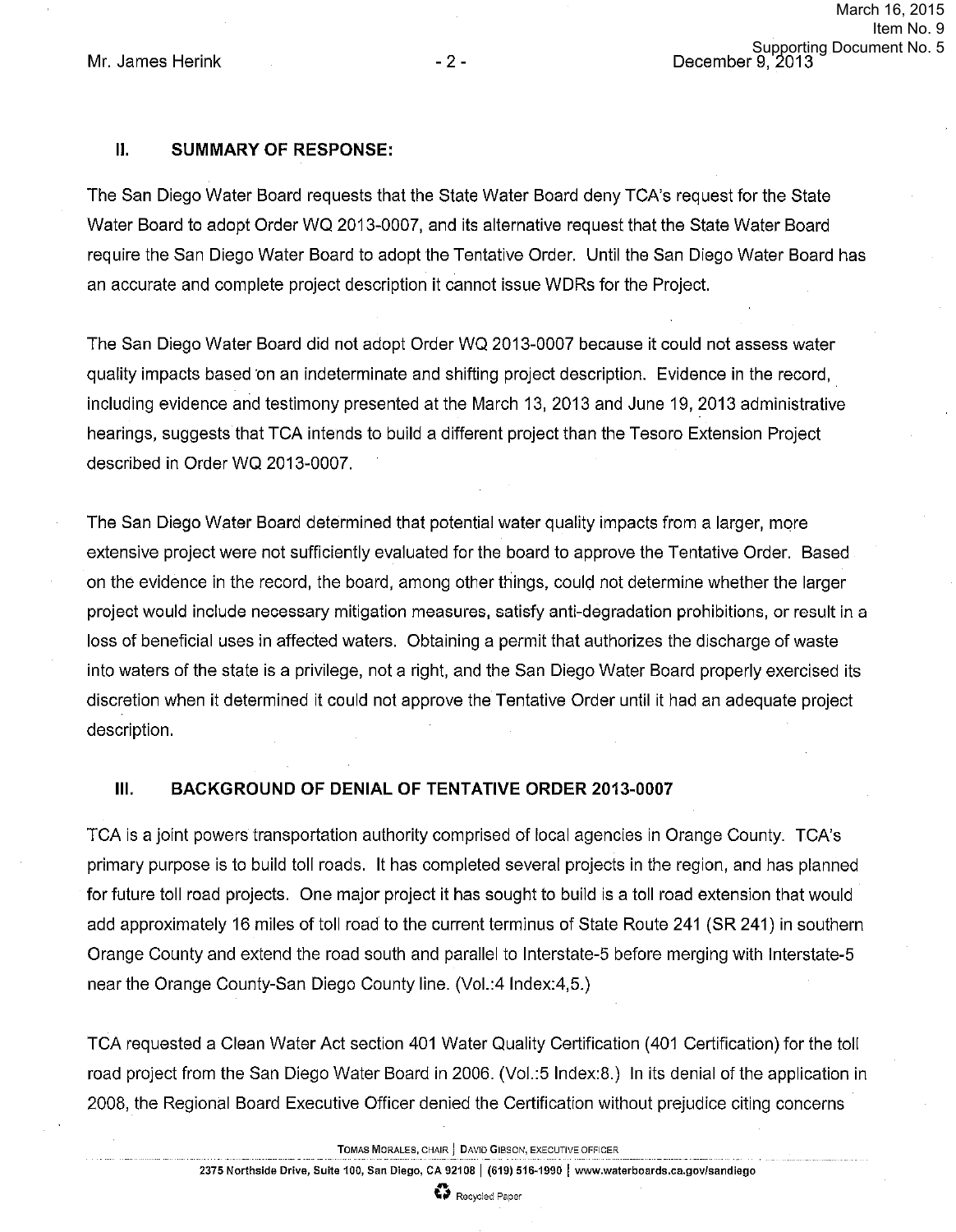about mitigation measures, runoff management and impacts to water quality, arid impacts to the San Mateo Creek system. (Vol.:5 lndex:71.) The approximately 16-mile toll road project was ultimately rejected by the California Coastal Commission (Coastal Commission). (Vol.:1 lndex:9 p.278.) The Coastal Commission rejected the project due to its recreational impacts to San Onofre State Park/San Mateo Creek, water quality effects, wetland impacts, and impacts to other environmental resources. The determination was upheld by the United States Department of Commerce.<sup>1</sup> (Vol.:5 Index:146.)

Pursuant to the California Environmental Quality Act (CEQA), TCA developed a Final Supplemental Environmental Impact Report (FSEIR) for the 16-mile project. (Vol.:4 lndex:5.) The FSEIR was challenged in court by the California State Parks Foundation and a coalition of environmental groups. The plaintiffs voluntarily dismissed the lawsuit (with the right to refile the litigation), after the United States Department of Commerce upheld the Coastal Commission's denial of the project. (TCA Petition  $Ex.8.$ 

In 2011, TCA's Board of Directors decided to pursue a shorter segment of the proposed road, the "Tesoro Extension". (Vol.:1 lndex:6.) The Tesoro Extension is an approximately 5.5 mile extension of SR 241 that avoids the Coastal Zone and all federal waters, and .would terminate immediately north of San Juan Creek in Orange County.<sup>2</sup> TCA submitted an application for WDRs to the San Diego Water Board and prepared an addendum to the 2006 FSEIR to cover the Tesoro Extension. (Vol.:3 lndex:14- 16; Vol.:1 lndex:1.) As lead agency for CEQA purposes, TCA filed a Notice of Determination stating there were no significant environmental effects that would result from changing the project from a 16 mile toll road to the Tesoro Extension. (Vol.:1 Index:?.)

After a series of discussions, and proposed changes to the WDRs, San Diego Water Board staff determined TCA's application for the 5.5 mile segment of road was complete and drafted Revised Tentative Order WQ 2013-0007, proposing WDRs for the Project.<sup>3</sup> (Vol.:1 Index:20, 23.) The San Diego Water Board held two public hearings on the Tentative Order-one on March 13, 2013 in Costa Mesa, and a continuance of the hearing in San Diego on June 19, 2013. (Vol.:2 Index:20; Vol.:1 lndex:27.)

**TOMAS MORALES, CHAIR j DAVID** GIBSON, EXECUTIVE OFFICER

**2375 Northside Drive, Suite 100, San Diego, CA 92108) (619) 516-1990 I www.waterboards.ca.gov/sandiego** 

 $<sup>1</sup>$  After the decision by the Department of Commerce TCA formally withdrew its Certification application, confirmed by the</sup> Executive Officer on February 19, 2009. (Vol.:5 Index:151.)

 $^2$  San Juan Creek is defined as a Water of the United States for purposes of the Federal Clean Water Act.

<sup>&</sup>lt;sup>3</sup> A Clean Water Act section 401 certification was not necessary because the project stopped short of San Juan Creek and no other waters of the United States were affected.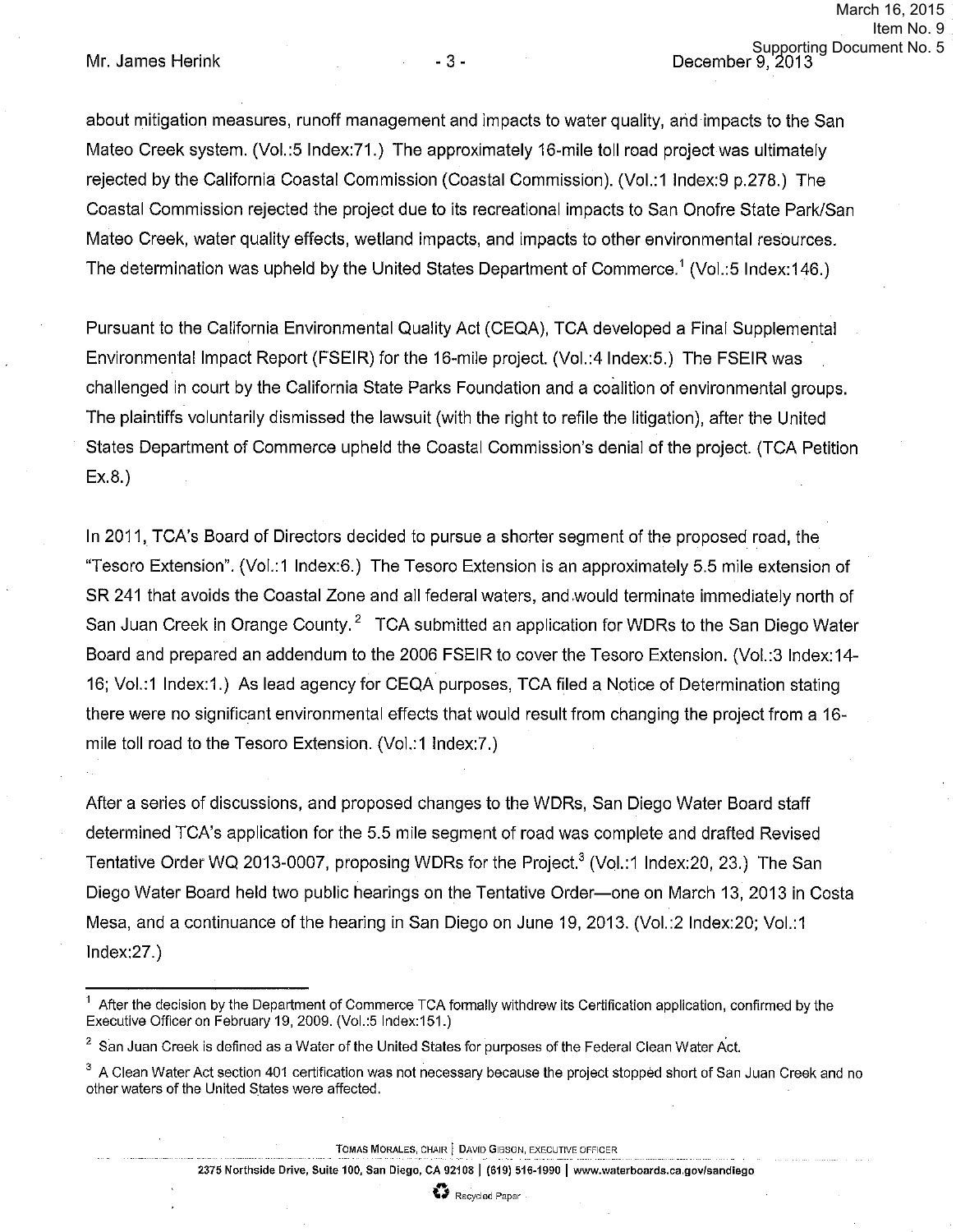A coalition of environmental groups, including the California State Parks Foundation, Natural Resources Defense Council, Sierra Club California, Surfrider Foundation, Orange County Coastkeeper and others, collectively known as the "Save San Onofre Coalition" (Coalition),<sup>4</sup> along with a large number of individuals, argued against the issuance of the Tentative Order. The Board also heard from TCA, and a large number of individuals and groups that supported adoption of the Order. The Coaltion and TCA were the only designated parties. (Vol.:1 lndex:9-18; Vol.2.; lndex:6-12.)

After reviewing the evidence in the record and hearing testimony at both hearings, the San Diego Water Board denied issuance of Order WQ 2013-0007, finding the Project was not sufficiently defined for the board to determine its impacts to water quality. TCA submitted a petition to the State Water Board alleging the San Diego Water Board: 1) violated CEQA; 2) failed to make findings as required by law; and 3) exceeded its statutory authority in denying the Tentative Order.

### **IV. RESPONSE TO CONTENTIONS RAISED BY PETITION**

# **A. TCA CONTENDS THE SAN DIEGO WATER BOARD VIOLATED PUBLIC RESOURCES CODE SECTION 21167.3 AND CEQA GUIDELINES SECTION 15050**

TCA asserts that under Public Resources Code section 21167.3 a responsible agency must presume the lead agency's CEQA documentation is valid while litigation is pending. The board disagrees with TCA's contention that it violated CEQA. TCA's argument mischaracterizes the board's action.

TCA's alleged non-compliance with CEQA was the subject of the 2006 litigation challenging TCA's FSEIR for the 16-mile toll road. In the San Diego Water Board's consideration of Order WQ 2013- 0007, CEQA issues were briefed by the parties and addressed at the San Diego Water Board hearings when the board considered the Tentative Order. In addition, the parties addressed specific CEQA issues in supplemental briefing responses submitted to the board on March 29, 2013. (Vo1.:1 lndex:3- 5.) At both the March 13, and June 19, 2013 hearings, the Coalition asserted that TCA's addendum did

**TOMAS MORALES, CHAIR | DAVID GIBSON, EXECUTIVE OFFICER** 

 $4\,$  A similar coalition had opposed the version of the toll road that was rejected by the Coastal Commission.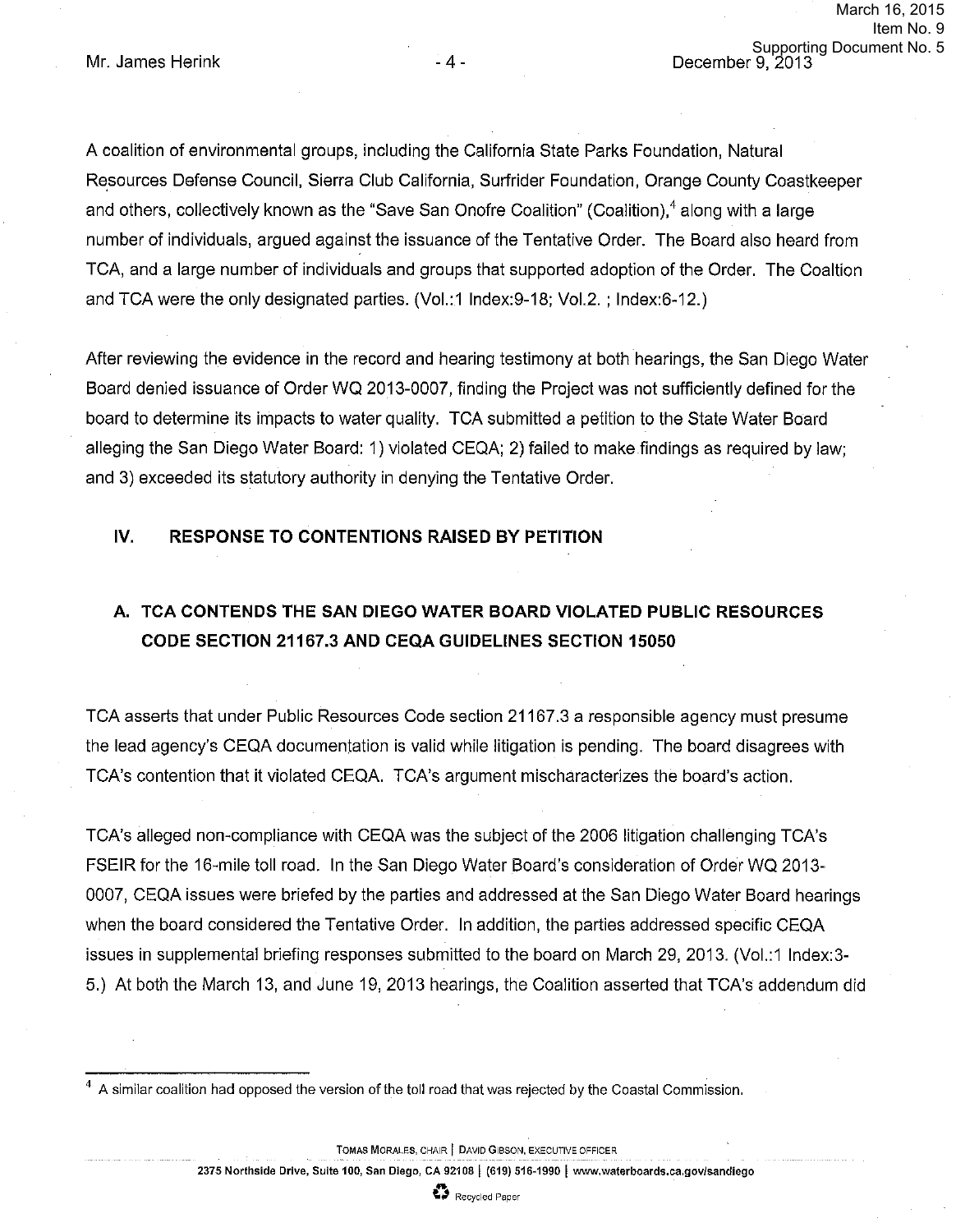not comply with CEQA and TCA had violated CEQA when it approved the 5.5 mile highway segment.<sup>5</sup> TCA asserted that its actions complied with CEQA, and the San Diego Water Board must presume its environmental documentation was adequate for CEQA purposes.

At the hearings and in the questions presented for supplemental briefing, Board members and San Diego Water Board staff questioned TCA's process and its role as lead agency under CEQA, however, the board, a responsible agency under CEQA because of its authority to issue waste discharge requirements for the Project, ultimately did not decline to adopt the Tentative Order based on alleged non-compliance with CEQA. The board's decision was based on whether the activity could be permitted in compliance with the Porter-Cologne Water Quality Control Act (Porter Cologne), Water Code section 13000 et seq.

Under the authority provided by Porter-Cologne, the board has discretion to issue WDRs. Porter-Cologne provides the authority for the board to issue waste discharge requirements and take into consideration, "the beneficial uses to be protected, the water quality objectives reasonably required for that purpose ... and the need to prevent nuisance ... " (Wat. Code§ 13263.) TCA does not dispute this authority; it concedes, "the role of the San Diego Water Board is to ensure that applicable water quality standards are met." (TCA Petition p. 23.) Porter-Cologne is clear that issuance of waste discharge requirements is a discretionary action, and all discharges into waters are privileges, not rights. (Wat. Code§ 13263 subdivision (g).)

TCA simply did not make its case before the board that WDRs should be issued for its Project. It is a general principle of administrative hearings that the party asserting the affirmative at an administrative hearing has the burden of proof, including both the initial burden of going forward and the burden of persuasion by a preponderance of the evidence. (McCoy v. Board of Retirement (1986) 183 Cal. App.3d 1044, 1052.) The conflicting evidence about the scope of the Project made it impossible for the board to determine whether the Project would unreasonably affect water quality. TCA therefore did not meet its burden.

At the beginning of the March 13, 2013 hearing, San Diego Water Board staff framed the scope of the potential water quality concerns for the board's consideration. In staff's opening presentation, Project

**TOMAS MORALES,** CHAIR I DAVID GIBSON, EXECUTIVE OFFICER



 $5$  TCA's board of directors approved the addendum on April 18, 2013 and filed a Notice of Determination on April 19, 2013. The Coalition and California Attorney General's office commenced litigation against TCA challenging the adequacy of the addendum and TCA's alleged improper "piecemealing" of the project. (Vol.:1 lndex:9 p.34, p.82.)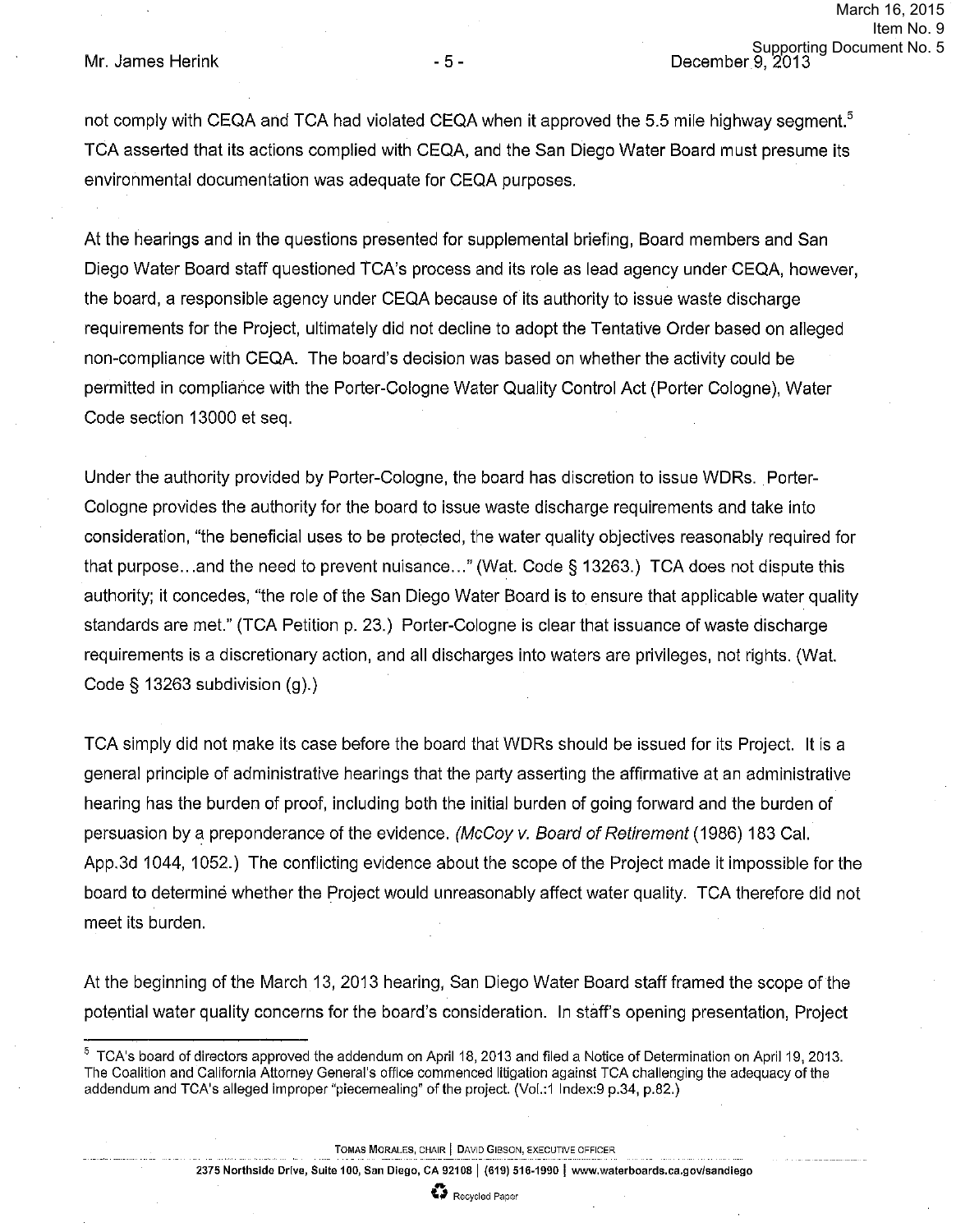lead staff Darren Bradford stated, "The majority of the key issues regarding the tentative order are related to whether the board should consider the potential impacts of the entire 16-mile reach of the proposed toll road during its consideration of the tentative order." (Vol.:2 lndex:20 p.20.)

The water quality impacts of the approximately 16-mile proposed toll road had been analyzed by San Diego Water Board staff in 2008 when TCA sought a 401 Certification for the SR 241 extension that would terminate near San Onofre State Beach and lnterstate-5. In 2008, the board's Executive Officer denied TCA's application for a 401 Certification because "supplemental information was requested that was still not forthcoming." The Executive Officer determined that, "As currently proposed, the project . does not meet Water Quality Standards and therefore, would not warrant certification." Attached to the denial was a summary of the information lacking in the application that was needed to certify that the project would meet Water Quality Standards. (Vol.:5 lndex:71.) Listed was a failure to account for impacts in the San Mateo Creek watershed, a large unmitigated loss of linear feet of waters, and impacts to "rare" beneficial uses. (Ibid.) The Executive Officer also noted the proposed fill and fragmenting of wetland and riparian habitat at San Onofre State Beach and Donna O'Neil Land Conservancy, finding that, "[t]hese resources have been protected from development and provide exceptional recreational and ecological significance." Additionally, the Executive Officer determined that "to comply with Federal and State Anti-Degradation policies, TCA ha[s] not demonstrated that existing high quality waters would be maintained or losses appropriately mitigated." These concerns were mirrored by the Coastal Commission in its determination that the project proposed by TCA was inconsistent with the Coastal Act and California Coastal Management Program. (Vol.:1 Index:9 p.278.)<sup>6</sup>

This evidence was part of the record when the board considered the Tentative Order, and established that the water quality impacts of the entire proposed toll road extension remained unaddressed. The · board determined the evidence showed TCA's project was not the Tesoro Extension Project described in its application for waste discharge requirements but the entire 16-mile toll road. Thus, the unresolved impacts to water quality for the previously proposed 16-mile toll road extension were directly relevant to whether the board should issue the Tentative Order.

At the March 13, 2013 hearing, Board member Abarbanel questioned TCA regarding the Project description. Mr. Abarbanel asked, "From what you've said, I would infer that TCA agrees that the

**TOMAS MORALES, CHAIR | DAVID GIBSON, EXECUTIVE OFFICER** 

### <sup>B</sup>**\1** Recycled Paper

 $6$  Documents including technical reports, tables, and staff analysis of the unresolved water quality impacts can be found in Volume 5 of the index. For examples, see Volume 5, Index numbers: 9, 12, 20, 29, 31, 45, 61, 81, 87, 90, 110, 120, 137.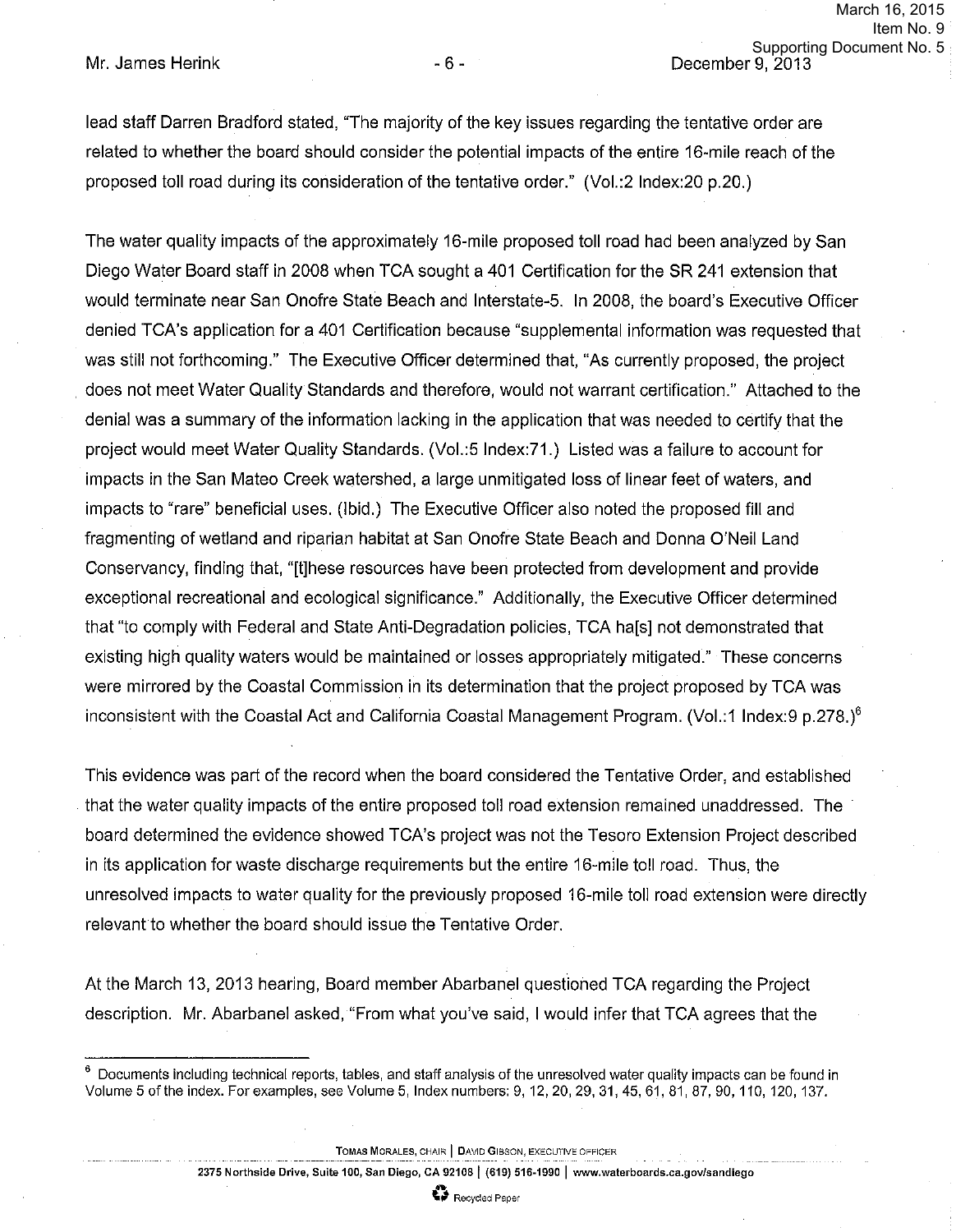Tesoro Extension is part of a larger project." (Vol.:21ndex:20 p.74.) Mr. Thornton, representative for TCA replied, "it's part of the SR 241 ... it begins, actually, in Riverside County ... [a]nd extends ... all the way to Interstate 5. So yes, it's part of the larger system and part of that larger project; correct." (Ibid.)

Additional testimony at the March 13, 2013 hearing suggested that the Project was not the 5.5 mile Tesoro Extension described in TCA's application for waste discharge requirements. Darren Chidsey from the Southern California Association of Governments (SCAG) testifying in support of the Order, described the project as being consistent with the SCAG's Regional Transportation Plan. When questioned by Dr. Abarbanel on whether his description of "the project" referred to the whole project or the 5.5 mile Tesoro Extension, Mr. Chidsey responded, that "Ye[s], the—the entire project [which] ... had been included, as I said, in our regional transportation plan since 1991 ... when the entire network was built." (Vol.:2 lndex:20 p.193) When further questioned on what the "entire project" was, Mr. Chidsey responded that he did not have an answer. (Vol.:2 Index:20 p.195.)

This uncertain description of the Project persisted at the June 19, 2013 board hearing. Board member Sharon Kalemkiarian asked Mr. Thornton, "If you're recognizing it's a segment, which I appreciate, of a larger plan, and on your website the whole 241 is still projected as needed and desired and everything by the TCA; is that correct"? (Vol.: 1 lndex:27 p.84.) Mr. Thornton replied, "That's correct". (Ibid.)

Additional evidence submitted by the Coalition suggests that when TCA decided to pursue waste discharge requirements for the Tesoro Extension, the TCA Board of Directors considered the project to be a larger highway section that would connect to lnterstate-5. In TCA's October 13, 2011 board meeting, TCA staff recommended that its Board of Directors develop a financial strategy to build the Tesoro Extension, "while continuing to pursue the balance of the alignment that connects to Interstate 5". (Vol.:2 lndex:2 p. 88-89.) In the TCA Board meeting agenda that listed the Tesoro Extension as a matter under consideration, the agenda item is listed as "Initial Segment of the 241 Completion Project". In associated documents that describe the project to bond investors, the financing is described as for "the 241 Completion Initial Segment."(Vol.:2 Index:2  $p.95$ .)<sup>7</sup>

Based on the evidence in the record and testimony at the hearings, the board determined that the Tesoro Extension is a piece of a larger ongoing project with unaddressed water quality impacts.

**TOMAS MORALES, CHAIR | DAVID GIBSON, EXECUTIVE OFFICER** 

 $7$  When questioned directly about the project description that TCA would provide to the bond market and whether it would be described as a part of a larger project, Mr. Thornton did not answer the question directly stating, "we haven't gone to the bond market for this project yet." (Vol.:1 Index:27 p.85-86.)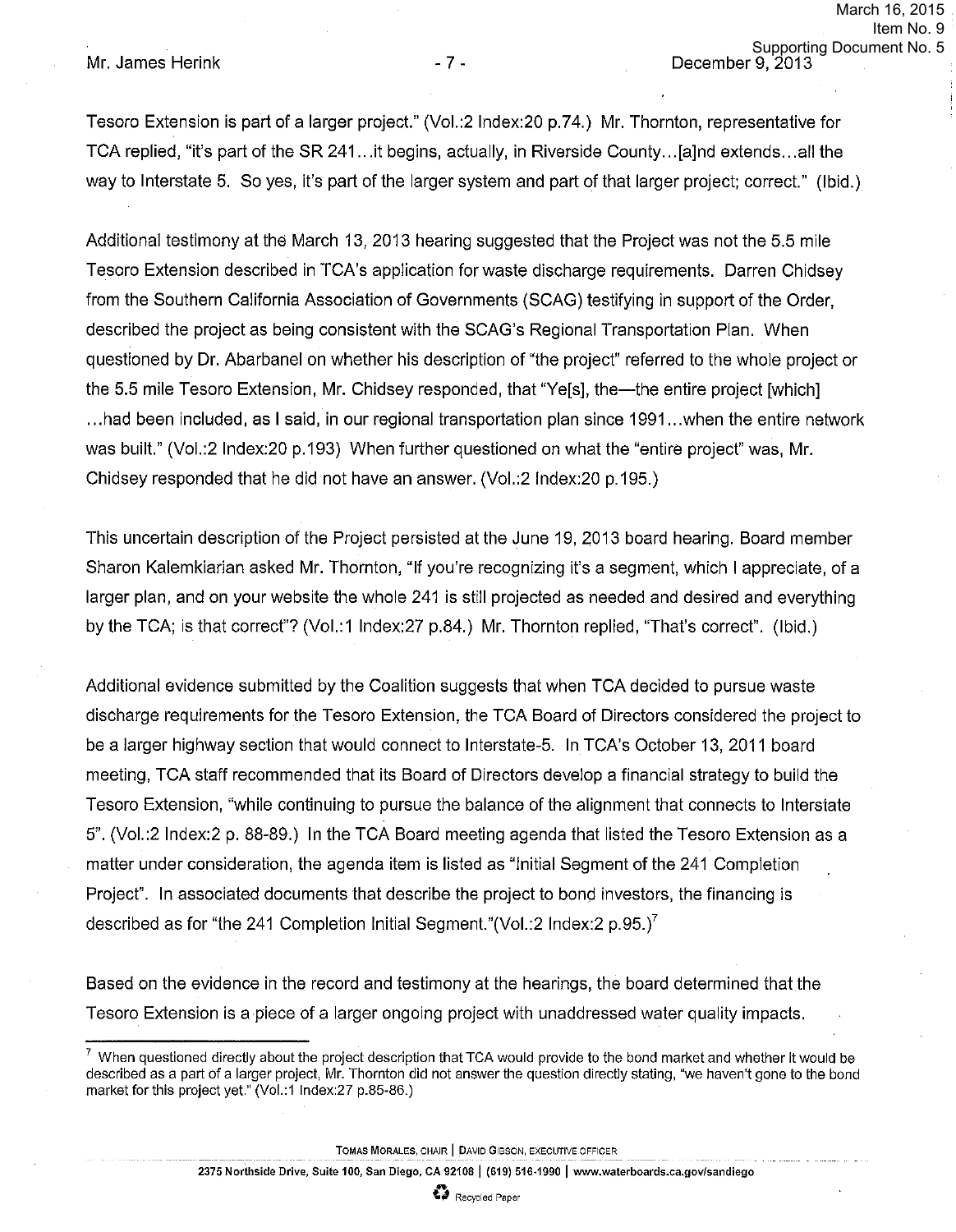Relying on the express authority provided to it by Porter-Cologne, the board exercised its discretion to deny the Tentative Order until TCA identified and addressed the water quality impacts of the project it intends to build. This permitting authority is squarely within the board's purview. Given the conflicting evidence about the scope of the Project in this case, considering the entire project rather than a piece of the project furthers an important policy objective of addressing water quality in a comprehensive manner to ensure water quality objectives can be met and that requirements are adequate to protect beneficial uses. It also provides certainty to the TCA as water quality concerns can be addressed at an early stage of project development when additional flexibility exists.

# **B. TCA CONTENDS THE SAN DIEGO WATER BOARD FAILED TO MAKE FINDINGS TO SUPPORT ITS DECISION**

TCA asserts that the San Diego Water Board did not "include statements regarding the factual and legal basis for the decision." (TCA Petition p.19.) The San Diego Water Board agrees with TCA's assertion that the board is required to make findings that "bridge the analytic gap between the raw evidence and the ultimate decision or order." (Topanga Assn. for a Scenic Community v. County of Los Angeles (1974) 11 Cal.3d 506, 515 (Topanga).) Contrary to TCA's contention, however, the board fulfilled the requirement. Board members' statements at the hearing and the supporting evidence in the record make clear the basis for the board's decision and the factual evidence in the record that supported the decision.

TCA's assertion that the San Diego Water Board abused its discretion by not making more detailed findings is not supported. As the court stated in Topanga, "in examining an agency's decision, reasonable doubts should be resolved in favor of the administrative findings and decision." (Topanga (1974) 11 Cal 3d. 506, 514.) Further, "[w]ritten findings are not the sole means by which Topanga's requirements may be satisfied." (Linborg-Dahl Investors, Inc. v. City of Garden Grove (1986) 179 Cai.App.3d 956, 963.) Prior to denying the Tentative Order, board members made express findings supported by evidence in the record that supported the board's denial of the Tentative Order.

At the June 19, 2013 hearing, Board member Abarbanel stated his position on the record that the project before the board was a project that extends from the current terminus of SR 241 to "somewhere intersecting Interstate 5." (Vol.:1 lndex:27 p.201.) Dr. Abarbanel cited TCA's own website as evidence

**TOMAS MORALES,** CHAIR **j** DAVID GIBSON, EXECUTIVE OFFICER

**2375 Northside Drive, Suite 100, San Diego, CA 92108] (619) 516-1990 J www.waterboards.ca.govfsandlego** 

.. **\I** Recycled Paper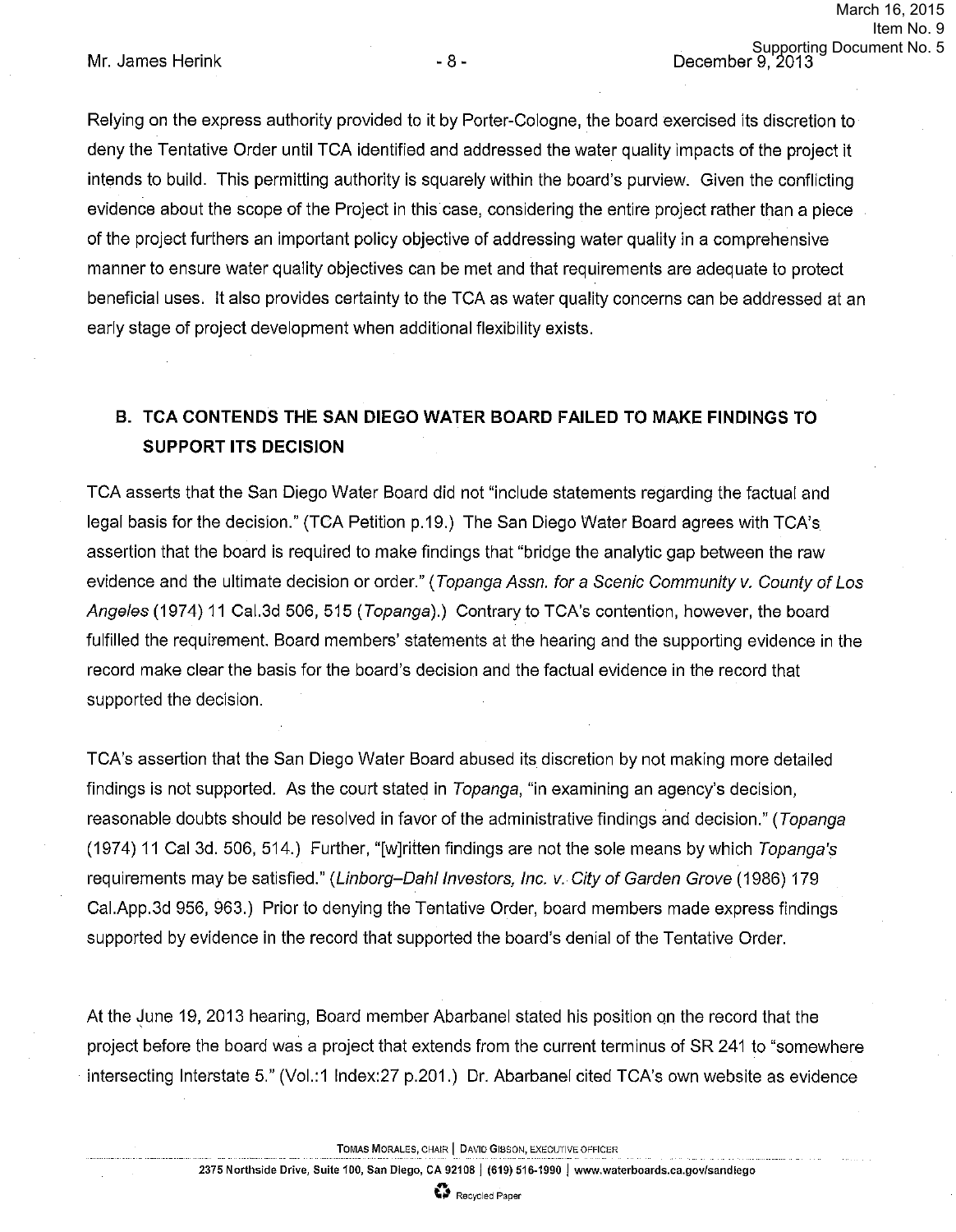Mr. James Herink - 9 - 9 - December 9, 2013

that the project was intended to extend to Interstate-5. $8$  Dr. Abarbanel further stated that the whole project had already been rejected in prior proceedings with the Coastal Commission and he did not see a reason to accept part of it when the whole project is "clearly identified as impacting water quality and many other things." He further stated that, "The entire project impacts water quality in a way that this board should not support." (Vol.:1 lndex:27 p.202.)

At the conclusion of the June 19, 2013 hearing, Board member Kalemkiarian also stated her position that she believed the evidence showed TCA was pursuing a different project than the one presented to the board, and the water quality impacts for this larger project were unaddressed. (Vol.:1 lndex:27 p. 198.) Consistent with TCA's suggestion that the board's role was only to consider water quality related effects, Board member Kalemkiarian stated, "[if TCA would] show me the entire highway and then we make a decision if water quality standards are going to be compromised." $9$  (Vol.: 1 Index: 27 p. 205.) San Diego Water Board chair Tomas Morales stated he believed TCA had presented to it a "five and a half mile... portion of the overall project." (Vol.:1 Index:27 p.203.)

During the board's deliberations Mr. Morales explicitly stated that the decision would be based on the information before the board. (Ibid.) Board members Kalemkiarian and Abarbanel both acknowledged the need to make findings and that they believed they had provided the basis for their decision. Ms. Kalemkiarian stated, "the board members, have fairly clearly stated their views in their deliberations." Dr. Abarbanel stated, "I think the reasons ... I have tried to articulate. I hope they're on the record." (Vol.:1 lndex:27 p.206.)

Finally, TCA's assertion that Board member Kalemkiarian improperly relied on a complaint the California Attorney General's Office filed against TCA alleging CEQA violations is misplaced. TCA alleges the complaint is not evidence and presumably cannot be used as a basis to support the board's findings. As TCA points out, while the complaint may not be cited as evidence in a court proceeding, the complaint itself is admissible in the administrative hearing and evidence that it cites was properly submitted into the record. The complaint cites the October 13, 2011 TCA staff report that was submitted into the record by the Coalition. (Vol.:2 Index:2 p.89.) The TCA staff report recommends

**TOMAS MORALES,** CHAIR I DAVID GIBSON, EXECUTIVE OFFICER

<sup>&</sup>lt;sup>8</sup> Board member Dr. Abarbanel cited information on the TCA website which shows the project connecting to Interstate- 5. In its petition, TCA objected to this as extra-record evidence. The website, however was earlier referenced in the hearing, without objection, and the website was introduced into evidence. by the Coalition (Vol.:1 lndex:9 p.692.)

<sup>&</sup>lt;sup>9</sup> Whether Water Quality Standards would be met for the 5.5 mile Tesoro Extension was not at issue in the Board's decision. As originally framed by staff, the issue was whether the Board should consider water quality related impacts associated with the larger project.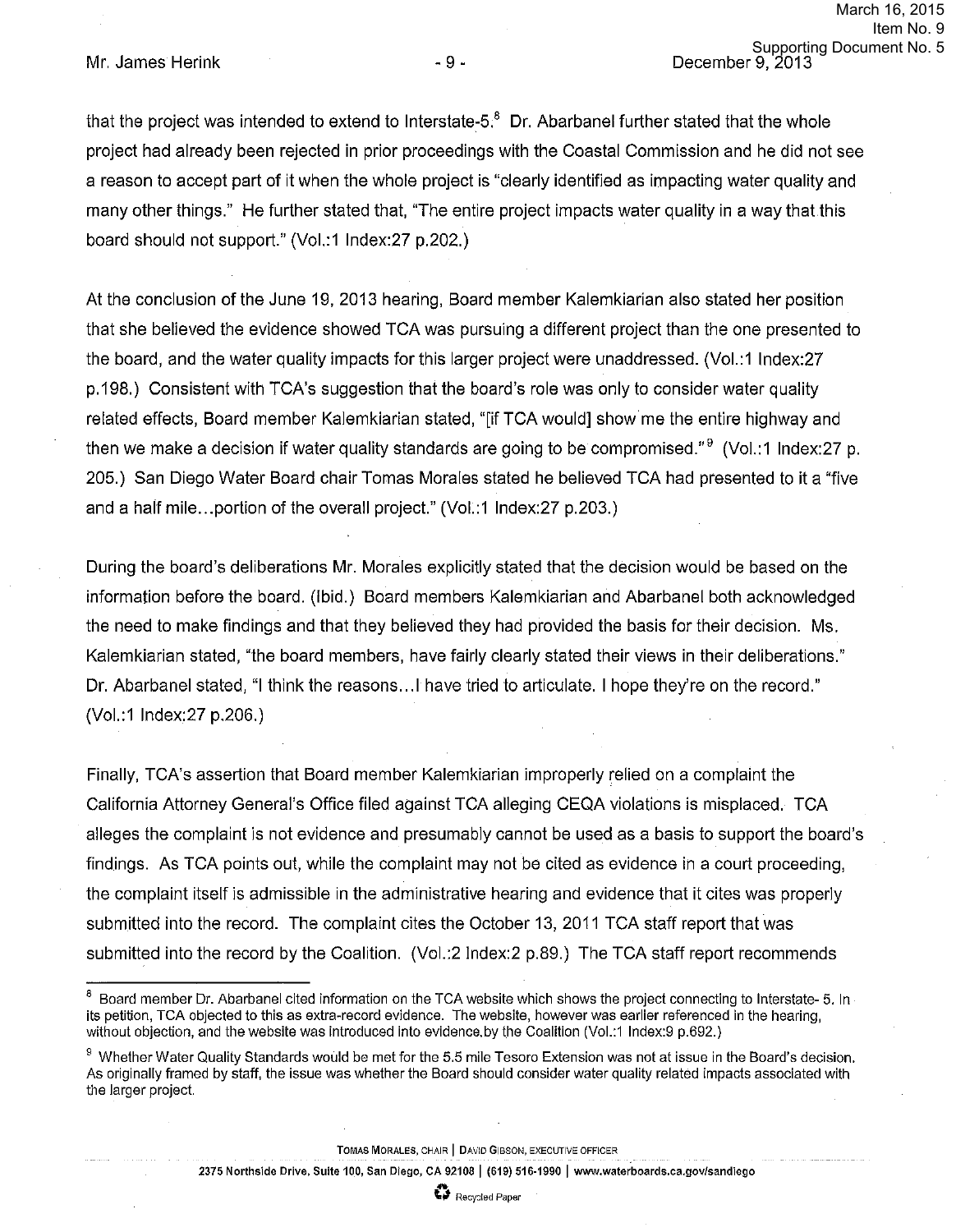that staff continue to work on the "full project alignment." The complaint was introduced into evidence, the document it cites was properly introduced, and there was nothing improper in Board member Kalemkiarian referencing the complaint in her finding that the lack of clarity about what the Project entailed made it impossible to consider the water quality impacts based on the record before the board.

In short, substantial evidence in the record showed uncertain impacts to water quality outside the 5.5 mile Tesoro Extension segment, and that TCA's project was not the Tesoro Extension as described in the Tentative Order. The San Diego Water Board adequately articulated the basis for its denial and the board's findings are supported by evidence in the record as required by Topanga.

# **C. PETITIONER CONTENDS THE SAN DIEGO WATER BOARD EXCEEDED ITS JURISDICTION**

TCA alleges that the board exceeded its jurisdiction as a water quality control agency by basing its denial on impacts to resources outside the board's purview. TCA also states the board acted outside its jurisdiction by defining the project as something other than the Tesoro Extension as described in the Tentative Order. TCA's contentions are inaccurate; the board based its decision on potential impacts to water quality and an uncertain project description.

Petitioner outlines areas where it asserts the board acted outside its jurisdiction by discussing impacts related to greenhouse gas emissions, cultural resource impacts, impacts to farmland, and "matters of transportation policy." (TCA Petition p.24.) But the board did not base its decision on any of these impacts, and specifically was advised that staff had not made findings regarding impacts to any other · resources. (Vol.:1 lndex:27 p.35.) The conjecture that the board made its decision based on impacts to other resources is unsupported and contrary to Board member statements that they considered the unknown water quality impacts of the larger toll road project to be potentially significant. Board member Kalemkiarian specifically stated, "I'm not going to do transportation policy .... but I just don't believe that we have been given the project... it's not been explained, the environmental impacts... for the entire project and the water quality standards as well." (Vol.:1 lndex:27 p. 199.)

As previously discussed, the board did make specific findings on impacts to water quality based on evidence in the record. The board determined that based on an inadequate project description it lacked enough information to determine whether the project would meet water quality standards. The board is not required to issue waste discharge requirements if it cannot determine that the discharge will meet

**TOMAS MORALES,** CHAIR ] DAVID GIBSON, EXECUTIVE OFFICER

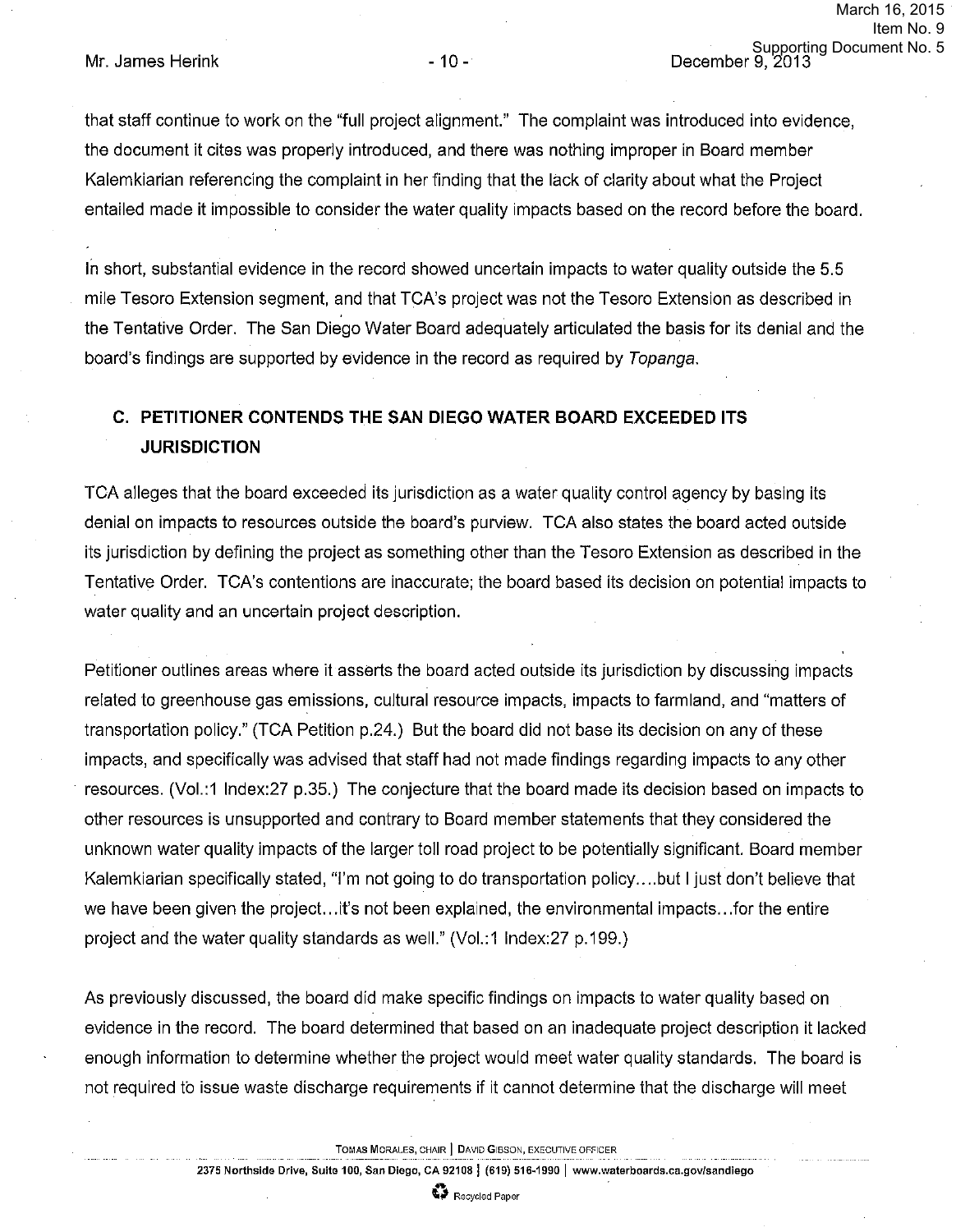water quality standards. The board has the discretion to prohibit the discharge of waste: "A regional board ... in waste discharge requirements may specify certain conditions or areas where the discharge of waste, or certain types of waste, will not be permitted." (Wat. Code §13243.) The State Water Board has determined that a regional board may completely prohibit a discharge. "[T]he simple fact is that this section [Water Code section 13243] has been uniformly interpreted since its enactment to permit a prohibition against "discharge" under certain conditions or in certain areas. This prior and consistent interpretation is entitled to great weight, and is supported by the legislative history of the Porter-Cologne Water Quality Control Act." (State Water Board Order WQ 76-11 p.11.) Accordingly, TCA's contention that Water Code sections 13260 and 13263 require the San Diego Water Board to issue waste discharge requirements based on the report it receives from a discharger is without merit. If a regional water board has authority to prohibit discharges, then by implication it has the authority not to permit them. (See also, Wat. Code§ 13265, allowing imposition of administrative civil liability for unpermitted discharges.)

TCA's argument that the San Diego Water Board exceeded its authority in questioning the project description because TCA was the lead agency under CEQA is also inaccurate. As previously discussed, the board did not deny the project on CEQA grounds. The board exercised its discretion in determining that it could not issue waste discharge requirements for an uncertain project that could have significant effects on water quality. Nothing in CEQA prohibits an agency from disapproving a project based on its independent authority. (See e.g. San Diego Trust & Savings Bank v. Friends of Gil (1981) 121 Cai.App.3d 203, 214 [CEQA challenge was not at issue as the EIR was not challenged as being inadequate; the City still had the power to grant or not grant a discretionary permit].) The San Diego Water Board, when granting a discretionary permit, can make its own findings regarding the accuracy and sufficiency of the project description to carry out its statutory obligation to protect water quality. (See generally, Reddell v. California Coastal Commission, 180 Cai.App.4th 956, 970-971, [the Coastal Commission denied a development permit despite the applicant revising his project description and assertion that the Commission was reviewing the "wrong project"].)

Finally, TCA's reliance on San Diego Water Board staff's recommendation that the board adopt the Tentative Order misses the point. The San Diego Water Board members are the decision-making body. The board is not required to adopt staff's recommendation; by statute it has the sole authority to adopt waste discharge requirements. (Wat. Code § 13223.)

**TOMAS MORALES,** CHAIR I DAV D GIBSON, EXECUTIVE OFFICER

**2375 Northside Drive, Suite 100, San Diego, CA 921081 (619) 516-1990 I www.waterboards.ca.govlsandiego**